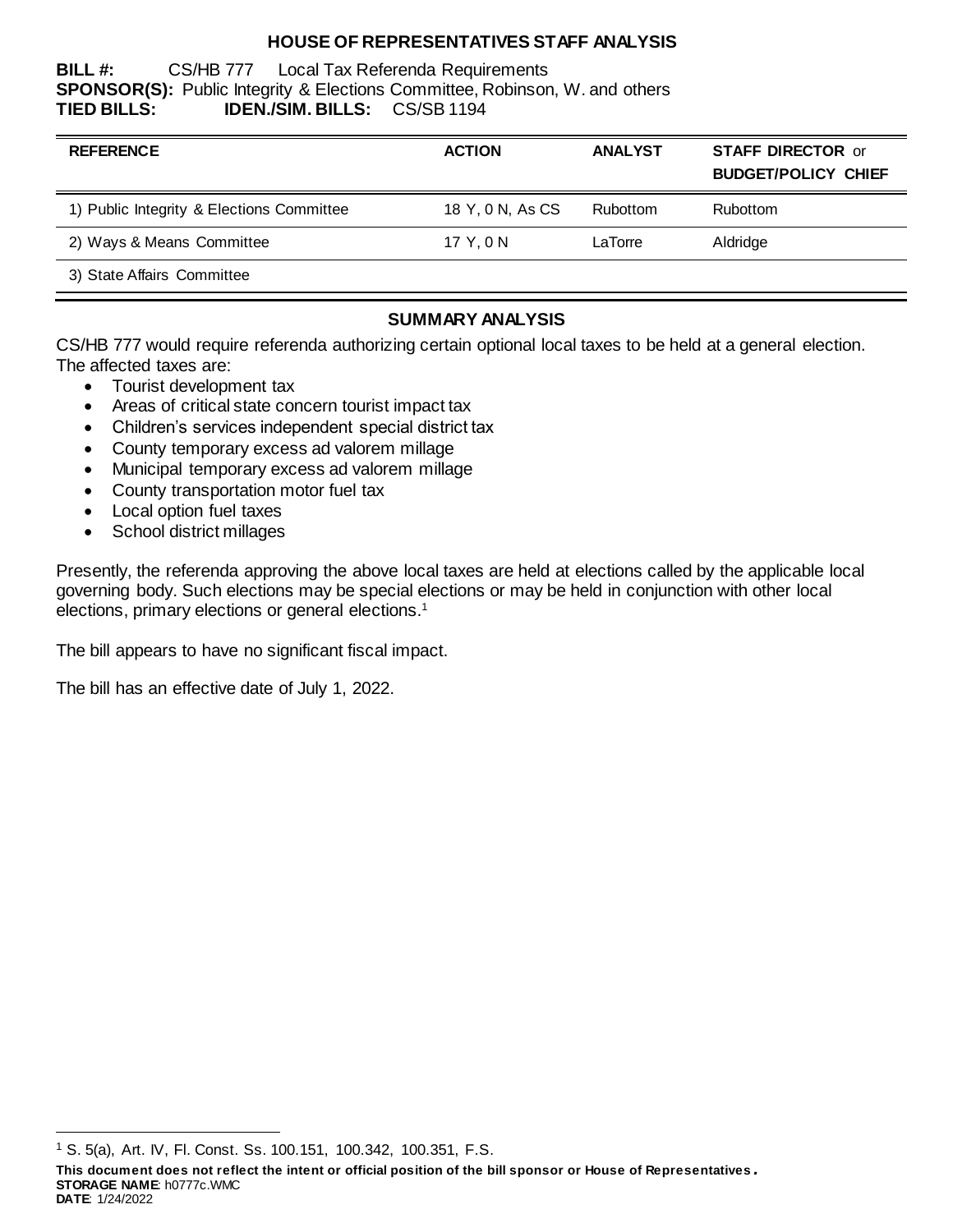## **FULL ANALYSIS**

## **I. SUBSTANTIVE ANALYSIS**

### A. EFFECT OF PROPOSED CHANGES:

### **Current Situation**

Counties and municipalities have authority to levy a variety of optional taxes conditioned upon approval of a majority of electors voting in a referendum. Presently, a number of such taxes may be approved in special elections. The taxes addressed by CS/HB 777 include the following:

- Tourist development tax<sup>2</sup>: A county tax on consideration paid on residential rentals of 6 months or less. The tax funds tourism-related uses specified in the authorizing statute. The initiation of the tax must be approved by a referendum of voters living in the jurisdiction in which the tax is imposed. The original tax may be repealed by a referendum initiated by a petition signed by 15% of voters<sup>3</sup> subject to the interest of the holders of any revenue bonds repayment of which is secured by the tax. Once the tax is in place additional taxes<sup>4</sup> are authorized to be levied by a vote of the County Commissioners.
- Areas of critical state concern tourist impact tax<sup>5</sup>: A tax on consideration paid on residential rentals of 6 months or less imposed by a county creating a land authority pursuant to the state laws regulating land use planning in areas of critical state concern<sup>6</sup>. The tax is distributed to the land authority for use in the area of critical state concern pursuant to the land authority's responsibilities<sup> $7$ </sup> and to the governing body of the county to offset ad valorem taxes lost due to public acquisitions provided for in the act establishing the areas of critical state concern.<sup>8</sup> The tax may not take effect until approval of a referenda by a majority of the voters residing in the affected jurisdiction. The referendum must be held in conjunction with a general or special election.<sup>9</sup>
- Children's services independent special district tax: An ad valorem tax not to exceed 0.5 mills of assessed valuation of all property subject to county ad valorem taxes, assessed in a county having an independent special district to fund children's services in the county. The ad valorem tax must be approved initially by a majority vote of county voters.<sup>10</sup>
- County temporary excess ad valorem millage: A tax in excess of the 10-mill limit<sup>11</sup>, imposed for a period not to exceed two years in a county or dependent special district. The levy must be approved by a majority vote of the county or district voters.<sup>12</sup>
- Municipal temporary excess ad valorem millage: A tax in excess of the 10-mill limit,<sup>13</sup> imposed for a period not to exceed two years in a municipality. The levy must be approved by a majority vote of the municipal voters. <sup>14</sup>
- County transportation motor fuel tax:<sup>15</sup> A local option, 1 cent per gallon fuel tax for specified<sup>16</sup> transportation expenditures. The tax is identified as "the ninth cent fuel tax".<sup>17</sup> The tax may be

 $\overline{a}$ 

- <sup>12</sup> S. 200.091, F.S.
- <sup>13</sup> S. 200.081

**STORAGE NAME**: h0777c.WMC **PAGE: 2 DATE**: 1/24/2022

<sup>2</sup> S. 125.0104, F.S.

 $3$  S. 125.0104(6)(d), F.S.

<sup>4</sup> S. 125.0104(3)(l), (m) and (n), F.S. Two of the 3 additional taxes require extraordinary votes for enactment.

<sup>5</sup> S. 125.0108, F.S.

<sup>6</sup> Ss. 380.05 to 380.0685, F.S.

<sup>7</sup> S. 380.0666, F.S.

<sup>8</sup> Ch. 86-170, L.O.F.

<sup>9</sup> S. 125.0108(5), F.S.

<sup>10</sup> S. 125.901(1), F.S. (The revenues collected fund the services authorized in s. 125.901, F.S.)

<sup>11</sup> S.200.071, F.S.

<sup>14</sup> S. 200.101, F.S.

<sup>15</sup> S. 336.021, F.S. Ss. 206.41(1)(d), 206.87(1)(b), F.S.

<sup>16</sup> Ss. 336.021(1)(a), 336.025(7), F.S.

<sup>17</sup> S. 336.021(2)(a), F.S.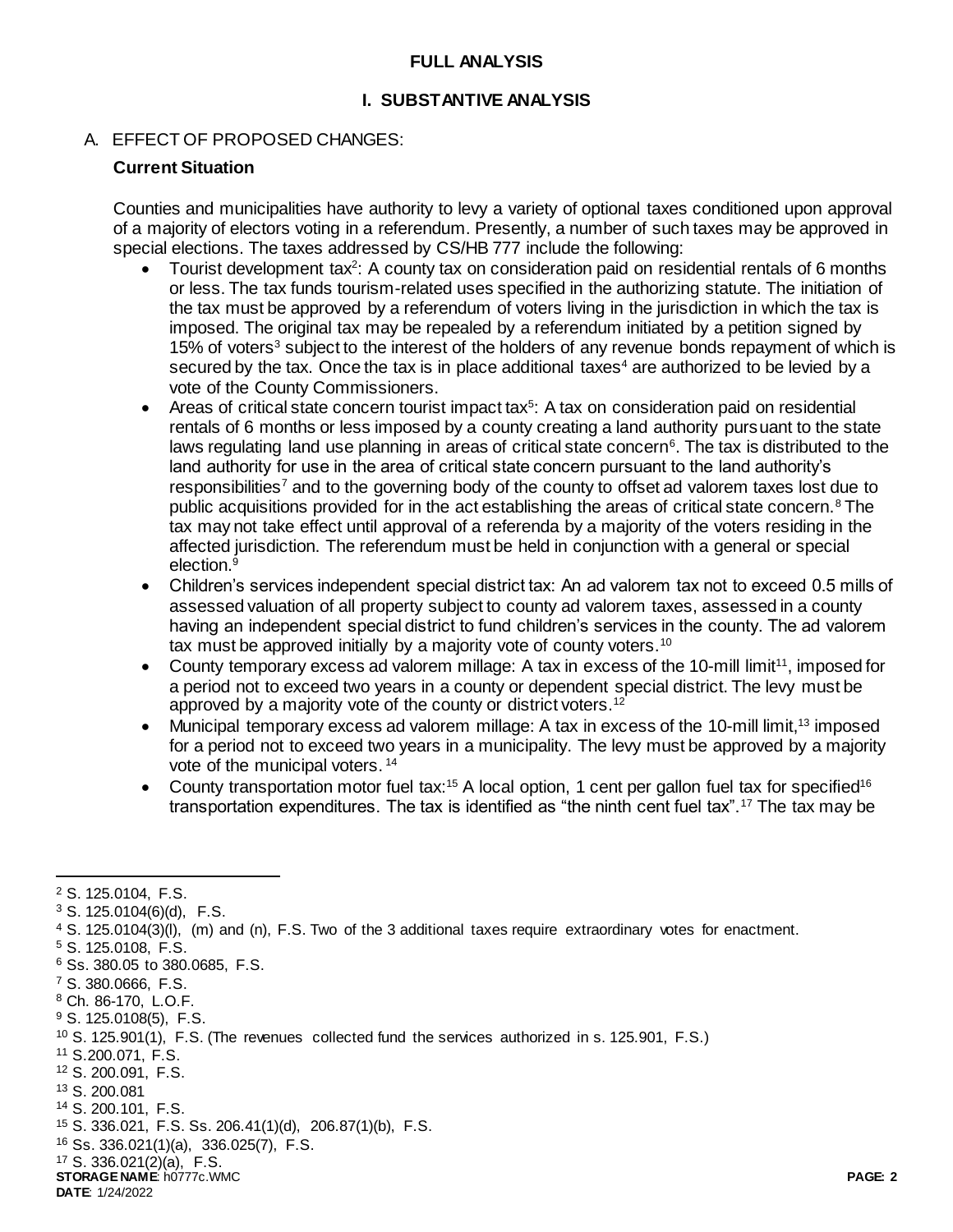levied by any county by extraordinary vote of the membership of the governing body or subject to a referendum.<sup>18</sup>

- Local option fuel taxes:<sup>19</sup> Two different taxes<sup>20</sup> may be levied, each up to 6 cents per gallon on motor fuels and may be levied by ordinance adopted by a majority plus one vote of the membership of the governing body of the county or by referendum.<sup>21</sup>
- School district millages:<sup>22</sup> Ad valorem taxes for specified periods of time including millages supplementing the minimal local taxes required by the education code. One tax may be used for school operational purposes<sup>23</sup> or the other for any lawful school district purpose.<sup>24</sup>

The referenda approving the above local taxes are held at elections called by the applicable local governing body. Such elections may be special elections or may be held in conjunction with other local elections, primary elections or general elections.<sup>25</sup>

### **Proposed Changes**

The bill requires the referenda approving each of the above local taxes to be held at a general election. The following effects are related to specific provisions discussed above:

 With respect to the tourist development tax, the bill affects the referenda called to initiate the  $tax^{26}$  but does not appear to affect the election timing of the referenda authorized to repeal the tax. 27

### B. SECTION DIRECTORY:

Section 1 amends s. 125.0104(6)(a) and (b), F.S. requiring referenda elections related to tourist development taxes to be held on the day of a general election.

Section 2 amends s. 125.0108(5), F.S. requiring referenda elections related to tourist impact taxes to be held on the day of a general election.

Section 3 amends s. 125.901(1), F.S. requiring referenda elections related to children's services and independent special district property taxes to be held on the day of a general election.

Section 4 amends s. 200.091, F.S. requiring referenda elections related to increases in county ad valorem tax millages to be held on the day of a general election.

Section 5 amends s. 200.101, F.S. requiring referenda elections related to increases in municipal ad valorem tax millages to be held on the day of a general election.

Section 6 amends s. 336.021(4)(a), F.S. requiring referenda elections related to the ninth-cent fuel tax to be held on the day of a general election.

Section 7 amends s. 336.025(1)(b) and (3)(b), F.S. requiring referenda elections related to local option fuel taxes to be held on the day of a general election.

l

<sup>18</sup> S. 336.021(1)(a), F.S.

<sup>19</sup> S. 336.025, F.S.

 $20$  S. 336.025(1)(a) and (b), F.S.

 $21$  S. 336.025(1)(b) and (3)(a), F.S.

<sup>22</sup> S. 1011.73, F.S.

<sup>23</sup> Ss. 1011.71(9), 1011.73(2), F.S.

<sup>24</sup> S. 9(a), Art. VII, Fl. Const. S. 1011.73(1), F.S. <sup>25</sup> S. 5(a), Art. IV, Fl. Const. Ss. 100.151, 100.342, 100.351, F.S.

 $26$  S. 125.0104(6)(a) and (b), F.S.

**STORAGE NAME**: h0777c.WMC **PAGE: 3** <sup>27</sup> S. 125.0104(6)(d), F.S.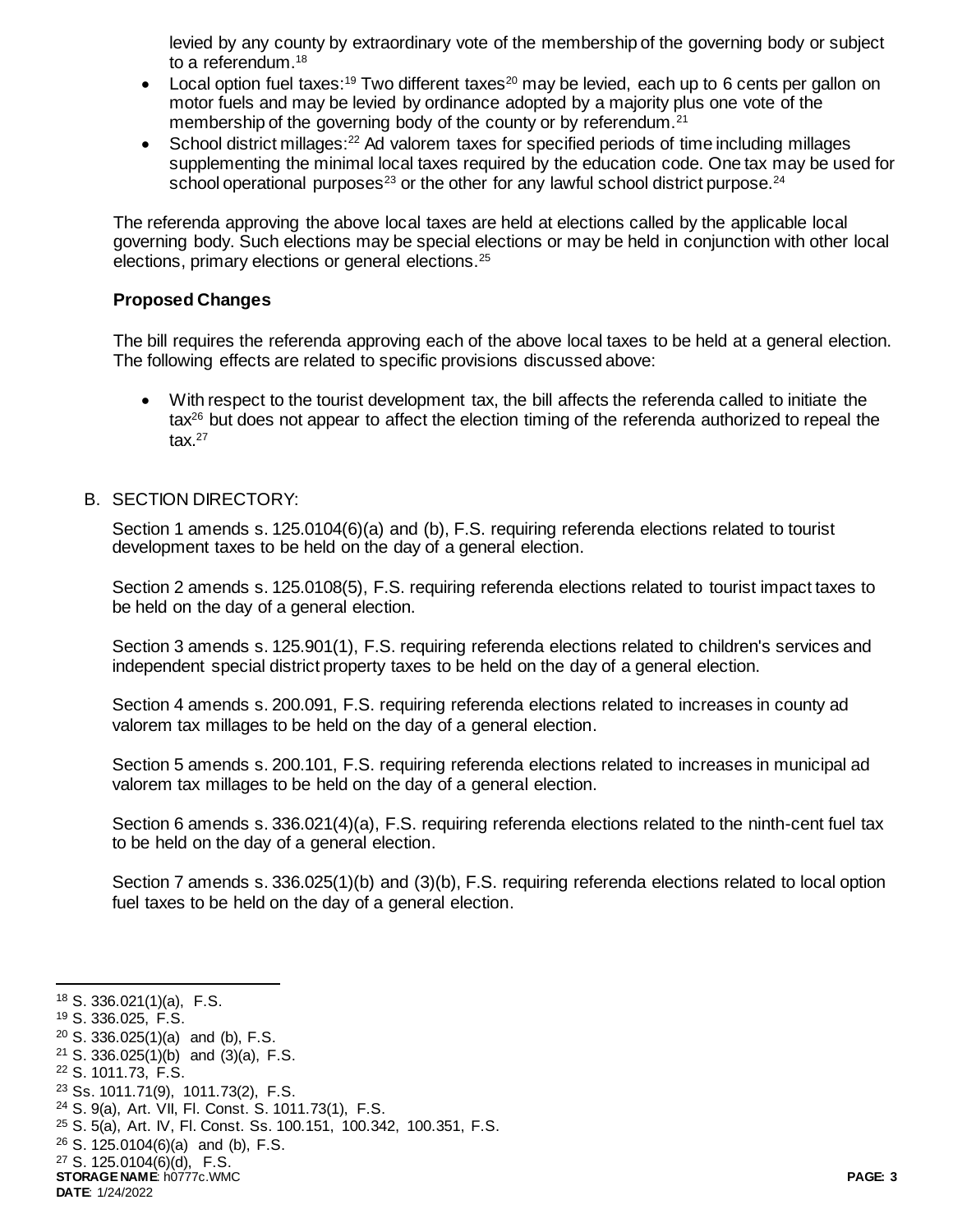Section 8 amends s. 1011.73(3), F.S. requiring referenda elections related to certain school district millage elections to be held on the day of a general election.

Section 9 provides an effective date of July 1, 2022.

# **II. FISCAL ANALYSIS & ECONOMIC IMPACT STATEMENT**

- A. FISCAL IMPACT ON STATE GOVERNMENT:
	- 1. Revenues:

N/A

2. Expenditures:

N/A

- B. FISCAL IMPACT ON LOCAL GOVERNMENTS:
	- 1. Revenues:

N/A

2. Expenditures:

By requiring that local option tax referenda occur on the day of the general election, this bill may reduce local government expenditures to the extent local governments would have otherwise expended funds to call a special election solely for approval of such local option taxes.

- C. DIRECT ECONOMIC IMPACT ON PRIVATE SECTOR:
- D. FISCAL COMMENTS:

N/A

## **III. COMMENTS**

- A. CONSTITUTIONAL ISSUES:
	- 1. Applicability of Municipality/County Mandates Provision:

Not Applicable. This bill does not appear to require counties or municipalities to spend funds or take action requiring the expenditures of funds; reduce the authority that counties or municipalities have to raise revenues in the aggregate; or reduce the percentage of state tax shared with counties or municipalities. While the bill limits the flexibility that counties and municipalities have for scheduling a referendum, this does not appear to "reduce the authority" they have to raise revenues. In addition, the provisions of the bill related to the scheduling of referenda appear to be "election laws" which are exempt from the mandate provisions of s. 18, Art. VII, FI. Const.<sup>28</sup>

3. Other:

l

<sup>28</sup> S. 18(d), Art. VII, Fl. Const.